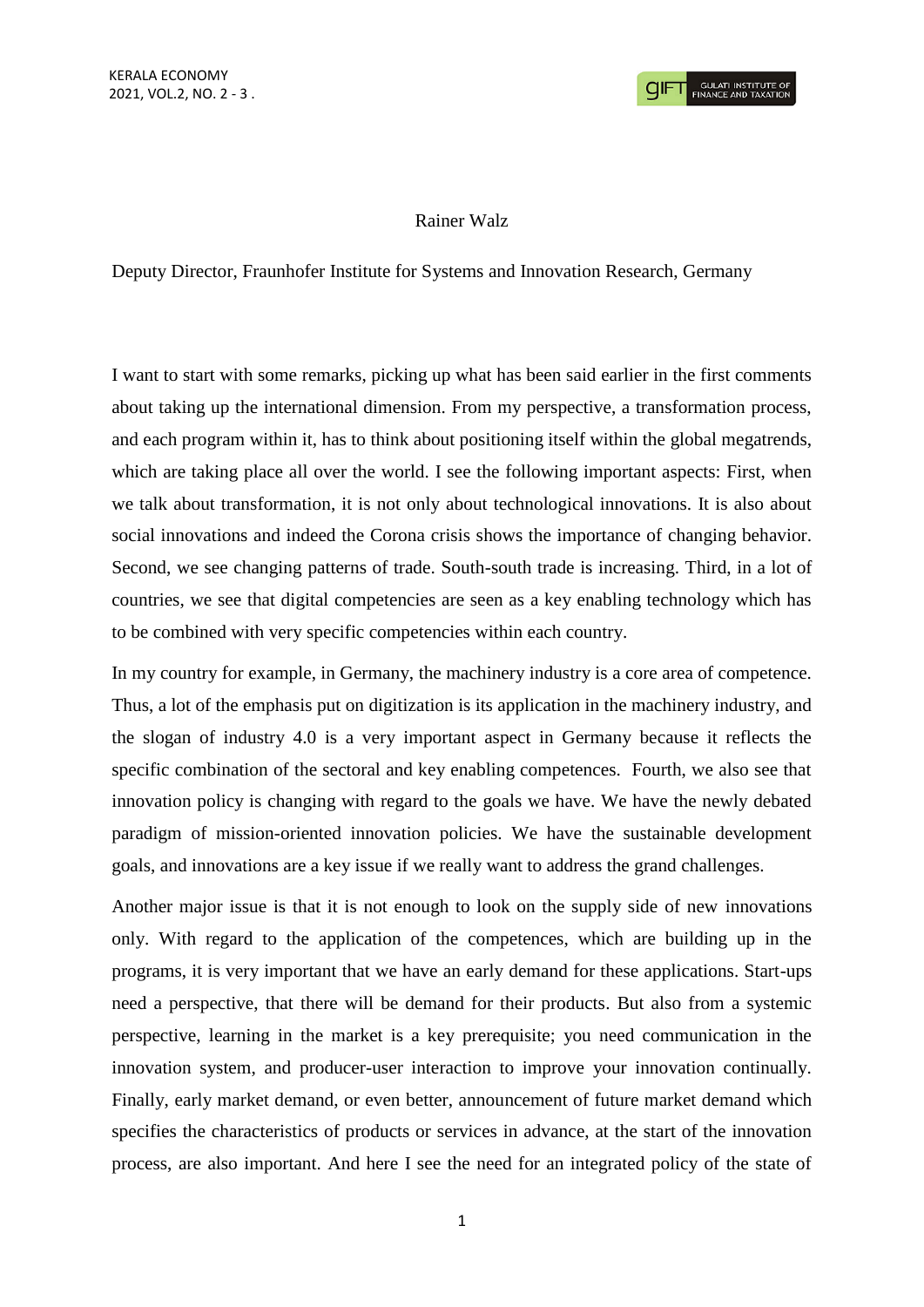KERALA ECONOMY

Kerala, to think about a whole set of products with challenging new specifications for which Kerala would be willing to promise procurement if the innovators are able to come up with new solutions which fulfill these specifications.

Applications of the innovations also involve different sectors and segments of the economy. It is the combination of the ideas developed in high-tech industries together with the competencies in traditional sectors what makes an economy successful. But we also know from the experience with a mission oriented innovation policy, that this poses a big challenge for governance. With regard to policy making, you have to integrate policies which support innovations with policies for specific sectors. There is a need to integrate the policies of different Ministries. And steering such integration also means that you need strategic intelligence and institutions coordinating different ministries. Finding the successful combinations of existing competencies in traditional sectors, new competencies to be developed in innovation programs, and strategic positioning within the megatrends becomes a key challenge for transforming Kerala to a knowledge based economy.

Green innovations are increasingly coming from countries of the South. Some research at our institute also shows that especially the role of frugal innovations in green innovations is increasing, India as a country has a very important history and very high competences in developing frugal innovations. Thus, I think it would be a good opportunity to look into the programs you have established, what the role of such frugal innovations could be. So again, it is combining the strengths of Kerala with global trends and with the build-up of a knowledge economy, where future success can be found. Building a combination of programs which make Kerala into something like a hub of sustainable frugal innovations - would that not be a vision to go for?

We have seen that the knowledge economy is associated with many innovations. What does the goal to transform Kerala into a knowledge economy mean to the "Kerala modelof development"? I have pointed out the need to combine key enabling digital competences with innovations and traditional sector strengths. I think the same holds for the "Kerala model of development". If Kerala is able to enhance its successful development model now with the competencies of a knowledge economy, it might come up with the "Kerala model of development 2.0". Thus, Kerala might become a very important role model for achieving the SDGs. Surely, this requires a lot of work to be done, and does not come easily. I think Kerala has done quite a lot of good things with regard to establishing the "Kerala model of